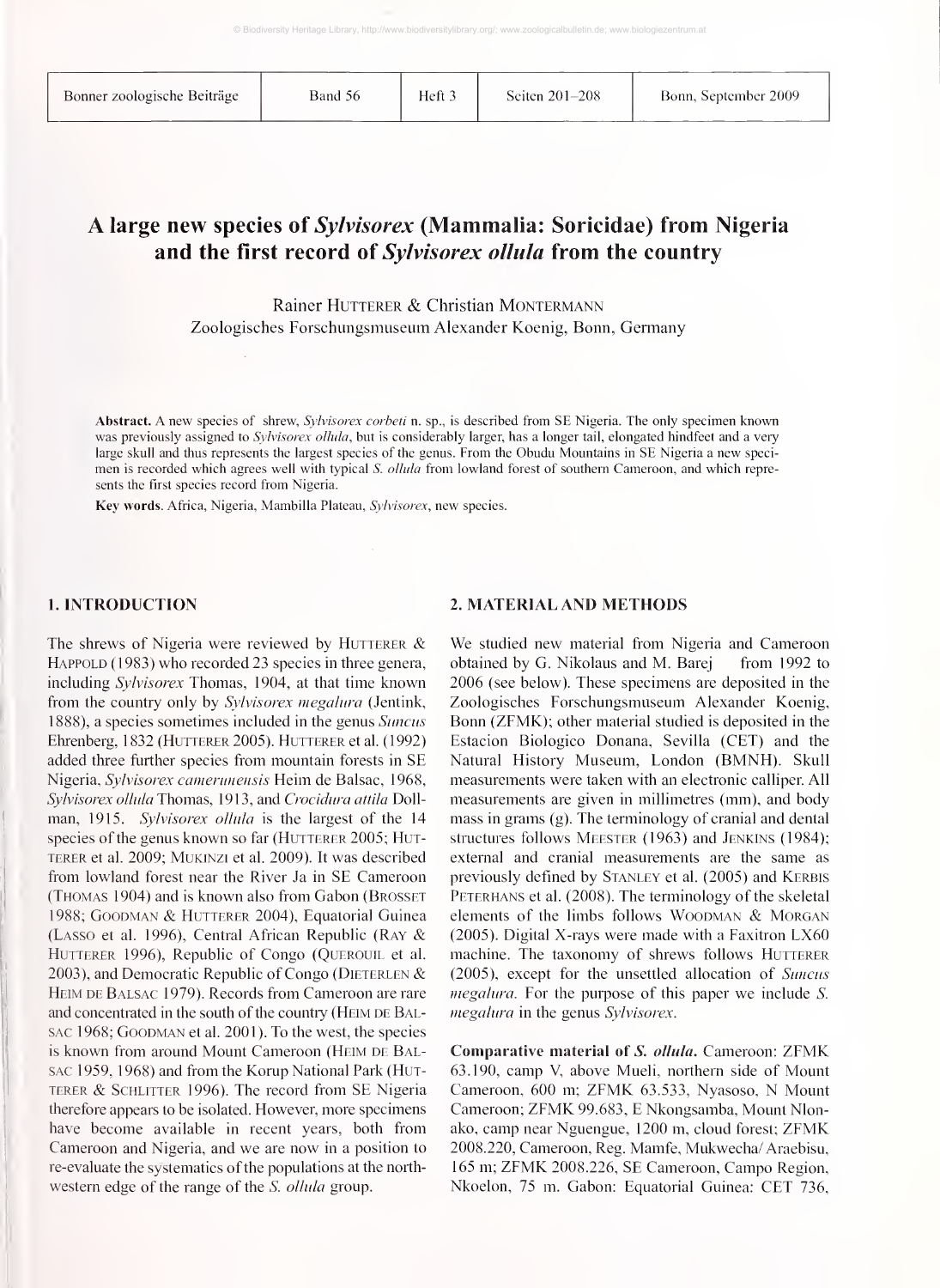Monte Alen (Lasso et al. 1996); Nigeria: ZFMK 95.70, SW Obudu Mountains, Boje Forest (06.15 N. 08.55 E), 290 m.



Fig. 1. Flat study skins of a Sylvisorex ollula (ZFMK 95.70) from Nigeria and of the holotype of Sylvisorex corbeti n. sp. (ZFMK 88.91). Natural size.

# 3. RESULTS

3.1. A large forest shrew from Nigeria

Sylvisorex corbeti n. sp. (Figs 1, 2, 4, 5)

Holotype and type locality. Skin mounted on cardboard and skull of <sup>a</sup> young adult female (ZFMK 88.91), collect ed by G. Nikolaus on 23.03.1988 (field no. GN 60) in forest swamp near Chappa Waddi, (07° 01' N, 11° 41' E), 1 <sup>900</sup> m a.s.l., Gotel Mountains, SB Nigeria. The sex of the specimen was previously given as "male" by HUTTERER et al. (1992), but the collector determined it as female.

Measurements of holotype. Body mass 30 g, head and body length <sup>100</sup> mm, tail <sup>64</sup> min, hindfoot length <sup>17</sup> mm without and <sup>19</sup> mm including claws, ear conch <sup>10</sup> mm.

Diagnosis. A very large and dark blackish brown species of Sylvisorex with a total length of 164 mm. Tail of medium length (64 % of head and body length), with no long bristle hairs. Hindfoot long and narrow, metacarpals and metatarsals elongated. Skull large and robust, with a long and wide inter-orbital region, a broad infra-orbital bridge, and a long toothrow. Upper P4 with a large parastyl.

Description. Sylvisorex corbeti n. sp. is the largest species of the genus. The head is large, as compared to S. ollula (Fig. 1). The colour of the fur is uniformly blackish brown. The hair bases on the dorsum are plumbeous, and the tips blackish brown. No difference in colour exists between dorsum, venter, and limbs. Hairs on dorsum are about 3- <sup>4</sup> mm in length. Facial vibrissae reach <sup>27</sup> mm in length. Ear conch has <sup>a</sup> medium size, is round and pocketed, and covered by very short hairs. Hind foot very long and nar row, with elongated digits and short claws (Fig. 2). Ventral inner surface of hind foot with folds but not covered by small granule-like bumps. Tail of medium length, colour unifomi. no long bristle hairs present.

Skull (Fig. 4) very large with a large hexagonal braincase. Dorsal profile (Fig. 5) straight, rostrum long and robust. Interorbital constriction relatively broad (21.2 % of condylo-incisive length, versus 20.7 % in *S. ollula*), its outer margins running almost parallel. Infra-orbital bridge wide, lachrymal foramen large. Maxillary wide compared to S. ollula; zygomatic process of maxillary pointed. Superior and inferior articular facets large and robust. Anterior palate with three incisive foramina; one pair between the upper unicuspids. and a single one behind.

Upper teeth: First upper incisor very large, with a long anterior hook and a less prominent talon (Fig. 5). First upper unicuspid veiy large, second, third and fourth unicuspids much smaller, the third being <sup>a</sup> little larger than the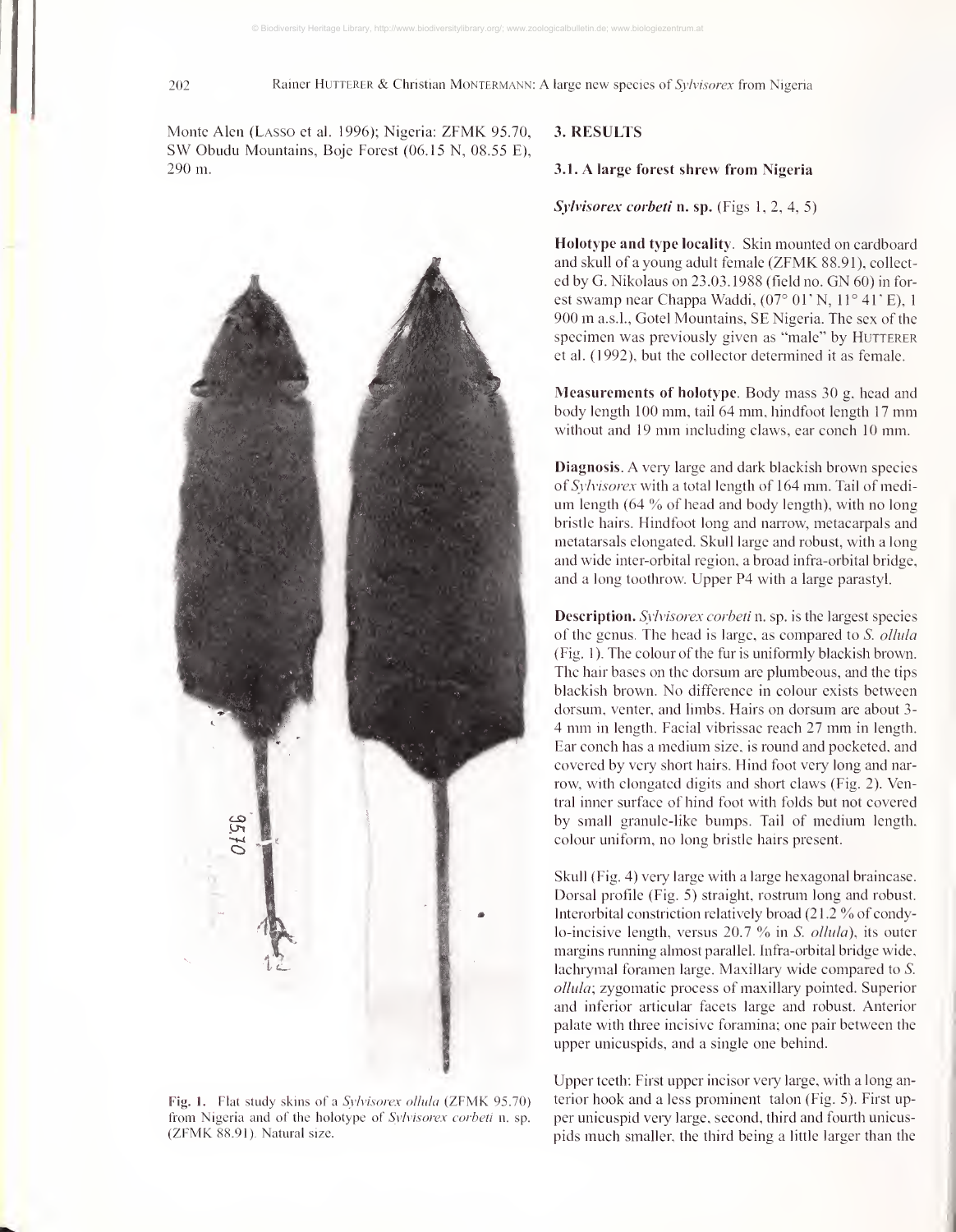# Bonner zoologische Beiträge 56 203



Fig. 2. X-rays of <sup>a</sup> hindfoot of Sylvisorex ollula (ZFMK 2008.226, top) and of Sylvisorex corbeti n. sp., (holotype ZFMK 88.91, bottom); scale is 12.8 mm. Note the difference in length of the metacarpals.

Table 1. External measurements (mm) and weight (g) of Sylvisorex corbeti n. sp. and of some S. ollula from Nigeria and Cameroon.

| Origin             | TL  | <b>HB</b> | Tail | НF    | E  | <b>WT</b> | <b>Tail/HB</b> |  |
|--------------------|-----|-----------|------|-------|----|-----------|----------------|--|
| Nigeria            | 164 | 100       | 64   | 17/19 | 10 | 30        | $64\%$         |  |
| Nigeria            | 142 | 90        | 52   | 14/15 | 8  | 17        | 58 %           |  |
| NW Cameroon        | 142 | 92        | 50   | 14/16 | 8  | 19        | 54 %           |  |
| NW Cameroon        | 141 | 84        | 57   | 15/17 | 8  | 20        | 68 %           |  |
| NW Cameroon        | 131 | 84        | 47   | 14/16 | 8  | 21        | 56 %           |  |
| NW Cameroon        | 141 | 88        | 53   | 14/15 | 8  | 16        | $60\%$         |  |
| <b>SE</b> Cameroon | 139 | 83        | 56   | 16/17 | 8  | 16        | 67 %           |  |
|                    |     |           |      |       |    |           |                |  |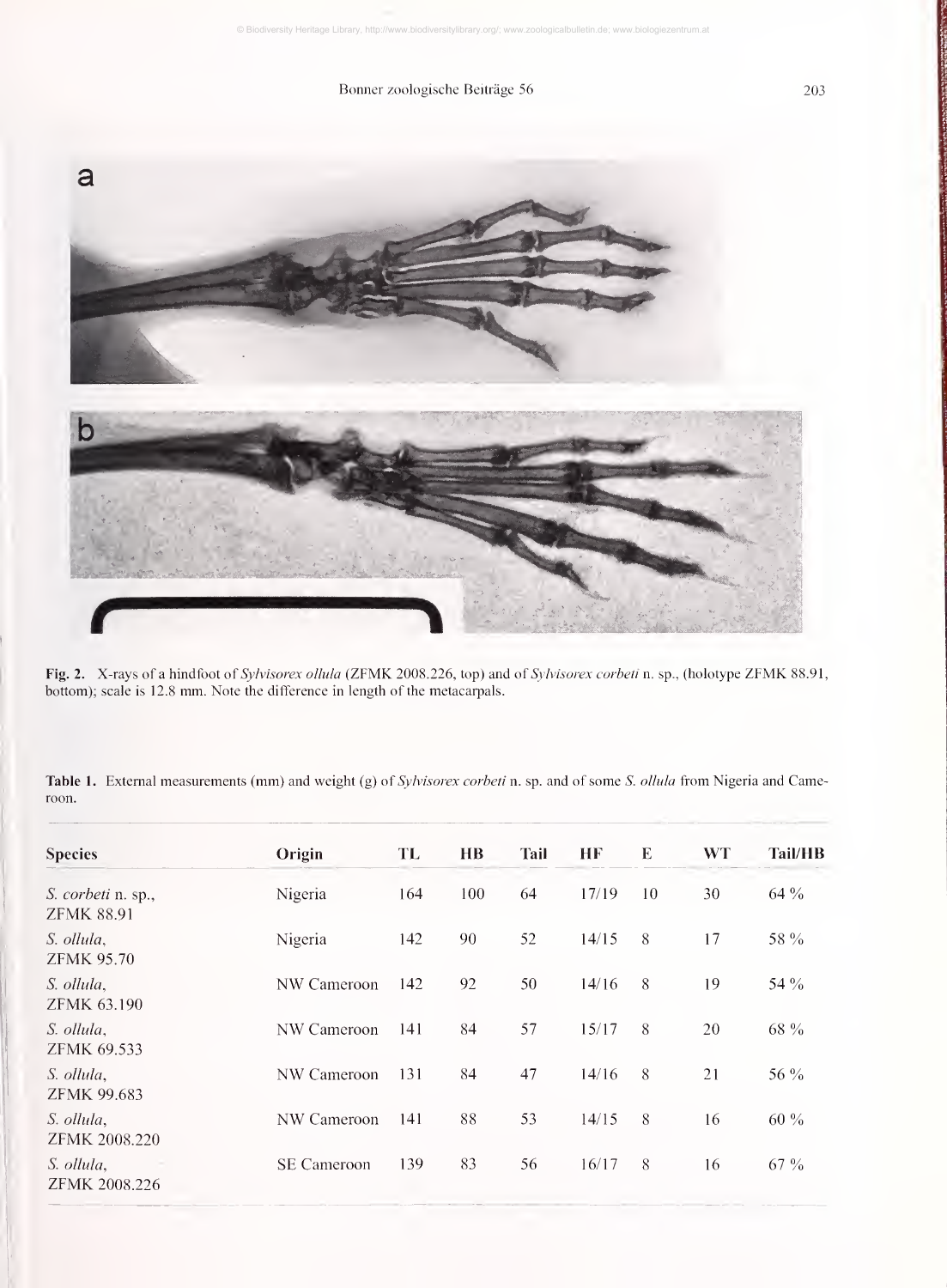



Fig. 3. Skull of Sylvisorex ollula (CET 736) from Equatorial Guinea in dorsal and ventral view. Total length of skull 24.62 mm.

second and fourth. P4 large, with a prominent parastyle and a large paracone (or metacone, according to MEESTER 1963). The talon of P4 is longer than in S. ollula, extending closer to M1 than in S.ollula. M1-2 are large and square-shaped in occlusal view, M3 is short (0. 69 <sup>x</sup> 1.56 inm in the holotype), but not as reduced as in S. ollula (Fig. 4).

Mandible: Robust with a long ramus, a low coronoid process, and a wide angular process. COR 54.7% of LTR (59.6  $\%$  in S. *ollula*). Foramen mentale below posterior root of lower p4. Condyle robust and rectangular, about as wide as high.

Lower teeth: Tip of first incisor curved upwards, with two denticulations on cutting blade. Lower p4 as long as wide (occlusal view). Lower molars long and slender in occlusal view; third lower molar without talonid basin.

Comparisons. S. corbeti n. sp. is larger than any other species in the genus, as understood here. It can only be compared with S. ollula, which it resembles externally. In absolute external measurements, S. corbeti n. sp. is larg er and has a longer tail than specimens of S. ollula from Nigeria or Cameroon (Table 1), although the relative tail length is similar. Speciinens from Gabon and Equatorial Guinea (GOODMAN & HUTTERER 2004, LASSO et al. 1996)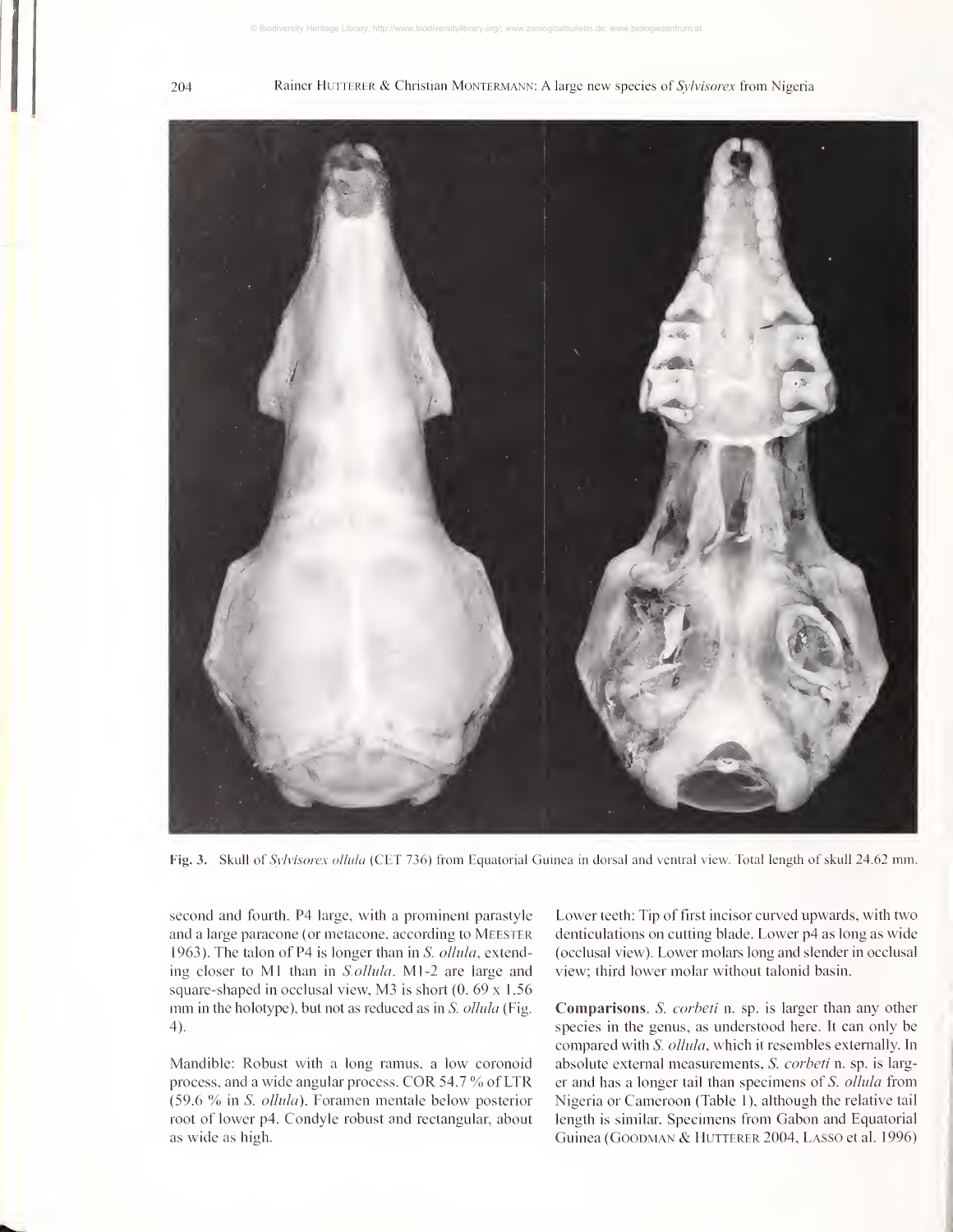Bonner zoologische Beiträge 56 205



Fig. 4. Skull of Sylvisorex corbeti n.sp. (holotype ZFMK 88.91) from SE Nigeria. Total length of skull 26.48 mm.

are smaller also. The fore- and hindfeet of the new species are also considerably longer, due to a prolongation of skeletal elements such as metacarpals and metatarsals (Fig. 6).

The skull of the holotype of S. ollula (THOMAS 1913) was figured by Jenkins (1984), and another specimen from Equatorial Guinea is shown in Fig. 3. S. corbeti n. sp. (Figs 4, 5) is distinguished by size (Table 2), but also by a number of cranial and dental details mentioned above. The largest fossil species, S. olduvaiensis Butler & Greenwood, 1979, is considerably smaller (BUTLER & GREENWOOD 1979); it has <sup>a</sup> mean coronoid height of 4.5 mm (5.94 mm in the new species).

Habitat. The holotype was collected in a forest swamp at 1900 m. It shares this habitat with rodents such as  $Oto$ mys occidentalis Dieterlen & Van der Straeten, 1992 and Praomys obscurus Hutterer & Dieterlen, 1992.

Etymology. We dedicate this species to Gordon B. Corbet, former curator of mammals at The Natural History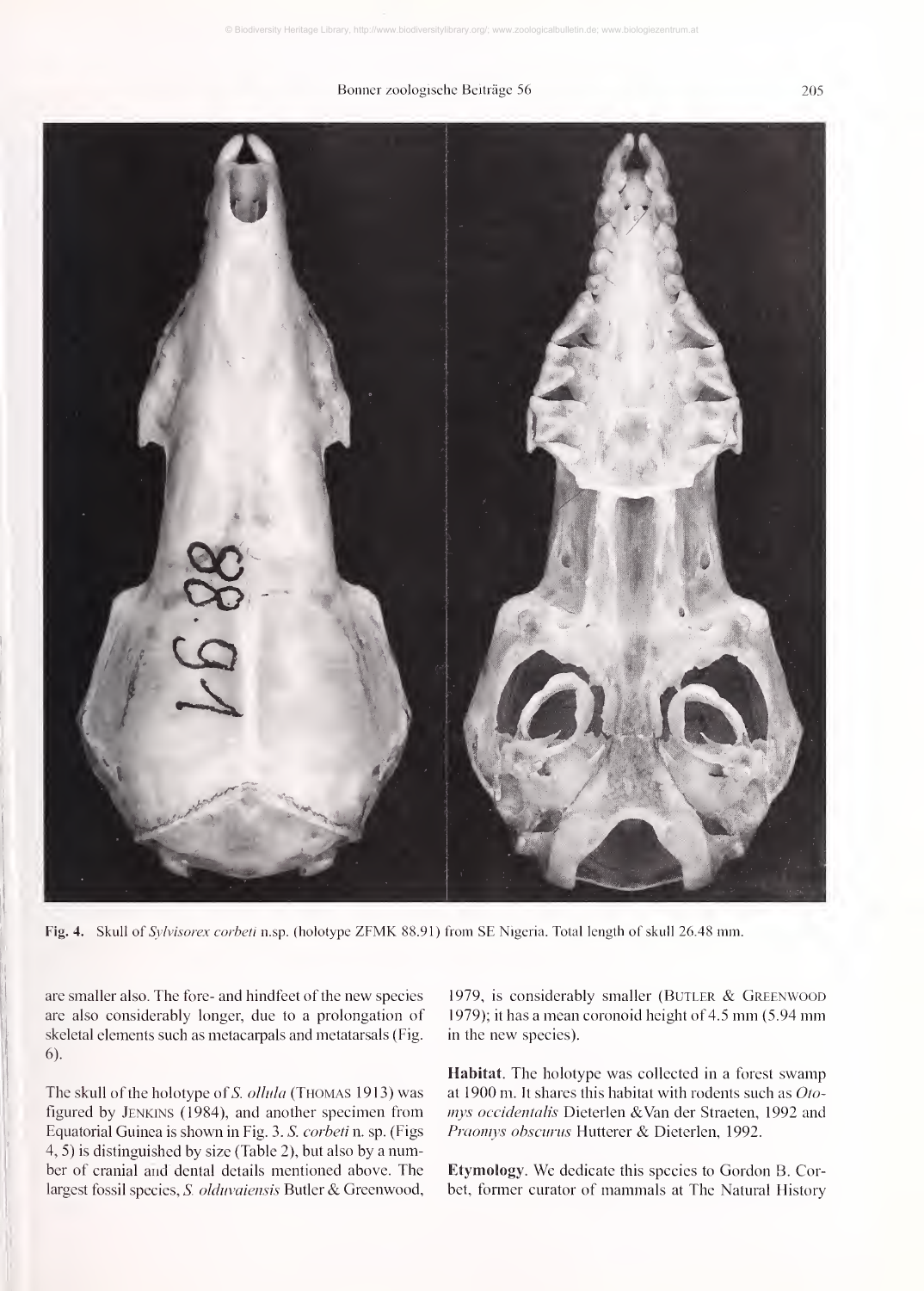#### 206 Rainer HUTTERER & Christian MONTERMANN: A large new species of *Sylvisorex* from Nigeria

Museum, London. He has served the scientific community for decades by hosting visitors from all around the world at the British Museum mammal collections. Besides writing textbooks on mammals of the Palaearctic and In domalayan Regions and the World, he has demonstrated his interest in African mammals by careful revisions of hedgehogs, hyraxes. and elephant shrews. He also described the now probably extinct Nigerian pygmy hippopotamus (CORBET 1969).

#### 3.2. A new record of Sylvisorex ollula from Nigeria

The presumed record of *S. ollula* from Nigeria (HUTTERer et al. 1992) is no longer valid, after our study revealed that the voucher specimen represents a different species described here as new. However, Sylvisorex ollula does occur in Nigeria, as <sup>a</sup> new yet unrecorded specimen demonstrates. During <sup>a</sup> survey of small mammals of the Boje Forest at <sup>290</sup> m in the SW Obudu Mountains (06. <sup>1</sup> N, 08.55 E), G. Nikolaus collected a male of 5. ollula on <sup>13</sup> January 1995. The specimen (ZFMK 95.70. Fig. 5) is much smaller than *S. corbeti* n. sp. and agrees well with typical *S. ollula* in size (Table 1) and shape of skull (Fig. 5).

# 4. DISCUSSION

The discovery of Sylvisorex corbeti n. sp. further enriches the morphological diversity of the genus, as previously summarized by HUTTERER (1985) and HUTTERER  $&$ SCHLITTER (1996). With a body mass of 30 g it marks the upper limit of the genus. The new species shows <sup>a</sup> unique combination of characters of a terrestrial forest shrew (large body, tail of medium length, ear conch of moderate size) with those of scansorial shrews (elongated limbs). The digits of the hindfoot (expressed by the length of metatarsal III) are even longer than in  $Sylvisorex$  megalura (Fig. 6), <sup>a</sup> species known for its adaptation for climbing (Vogel 1974). We know nothing about the lifestyle of the new species, except that it lives in forest swamp at 1900 m. It is part of <sup>a</sup> guild of small mammal species confined to the forested parts of the Mambilla Plateau shared by Nigeria and Cameroon (HUTTERER et al. 1992).

The true content of the genus Sylvisorex is still not known. New species with surprising adaptations have been discovered in Central Africa (Mukinzi et al. 2009; HUTTERER et al. 2009) and add to the diversity of the genus. We included two further undescribed species from D. R. Congo in Fig. 6, to be described in the future. If these and others are included, the number of species of Sylvisorex is close to 20. Genetic studies suggest that S. megalura may be related to Suncus (QUEROUIL et al. 2001).



Fig. 5. Lateral views of the maxillary portion of the skulls of (top to bottom) Sylvisorex corbeti n. sp. (holotype) and S.ollula (ZFMK 95.70. SE Nigeria), ZFMK 69.533 (NW Cameroon), ZFMK 2008.220 (NW Cameroon), and CET <sup>736</sup> (Equatorial Guinea). Scale 10 mm.

and other authors (Dubey at al. 2008) propose the inclusion of all African Suncus and Sylvisorex species into one genus. A paraphyly of Sylvisorex was already considered by HEIM DE BALSAC & LAMOTTE (1957). Further problems are posed by the morphologically unique genera Ruwenzorisorex Hutterer, 1986 and Scutisorex Thomas, 1913, both of which are genetically close to Sylvisorex. No conclusive phylogeny is available at this moment, but the study of African forest shrews remains an exciting enterprise.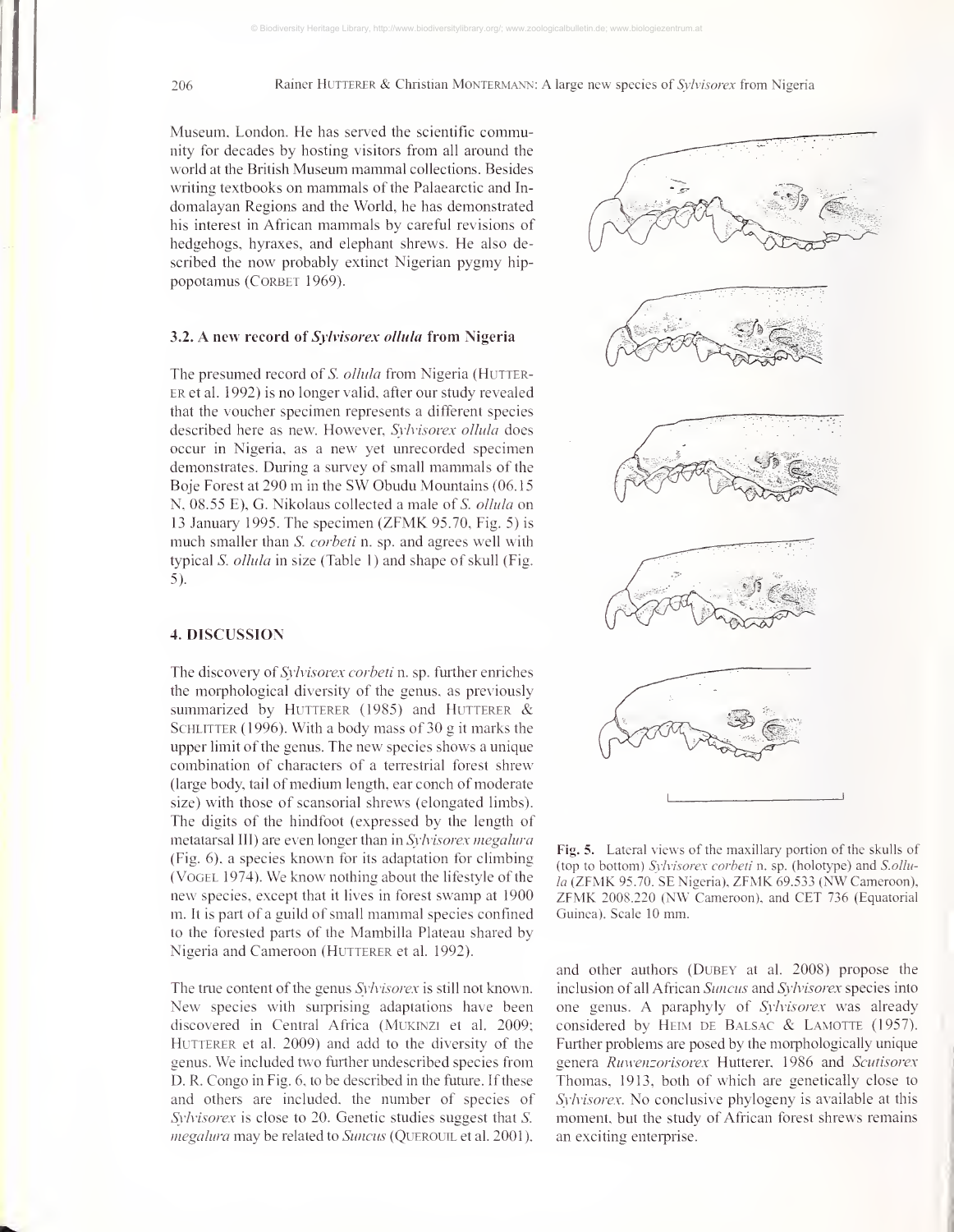#### Bonner zoologische Beiträge 56 207

| <b>Species</b>                                      | <b>CI</b> | PL    | <b>UTR</b> | P4-M3 10 |      | MB   | GW                       | <b>PGL</b> | <b>HCC</b> | <b>LTR</b> | <b>COR</b> |
|-----------------------------------------------------|-----------|-------|------------|----------|------|------|--------------------------|------------|------------|------------|------------|
| S. corbeti n. sp.<br><b>ZFMK 88.91</b>              | 26.48     | 11.59 | 11.47      | 6.18     | 5.61 | 7.63 | 11.94                    | 8.13       | 6.18       | 10.86      | 5.94       |
| <i>S. ollula</i> , SE Nigeria<br><b>ZFMK 95.70</b>  | 24.26     | 10.37 | 10.47      | 5.61     | 4.86 | 7.26 | 11.02                    | 7.40       | 5.98       | 9.84       | 5.96       |
| S. ollula, NW Cameroon 24.79<br>ZFMK 63.190         |           | 10.43 | 10.76      | 5.88     | 5.34 | 7.60 | 11.14                    | 7.67       | 6.19       | 10.19      | 6.28       |
| S. ollula, NW Cameroon 24.75.<br>ZFMK 69.533        |           | 10.61 | 10.89      | 5.80     | 4.98 | 7.44 | $\overline{\phantom{a}}$ | 7.54       | 5.99       | 10.32      | 5.96       |
| <i>S. ollula</i> , NW Cameroon 25.28<br>ZFMK 99.683 |           | 11.28 | 11.01      | 5.80     | 4.97 | 7.17 | 11.18                    | 7.72       | 6.21       | 10.35      | 5.92       |
| S. ollula, NW Cameroon 24.10<br>ZFMK 2008.220       |           | 10.20 | 10.83      | 5.97     | 5.17 | 7.46 | 11.36                    | 7.61       | 5.85       | 10.76      | 6.42       |
| <i>S. ollula</i> , SE Cameroon<br>ZFMK 2008.226     | 24.48     | 9.73  | 10.87      | 5.87     | 5.16 | 7.30 | 11.15                    | 7.46       | 6.17       | 10.45      | 5.97       |
| S. ollula, Equ. Guinea<br><b>CET 736</b>            | 24.62     | 10.40 | 10.39      | 5.69     | 5.14 | 7.28 | 11.49                    | 7.66       | 6.33       | 9.86       | 6.21       |

Table 2. Cranio-dental measurements of Sylvisorex corbeti n. sp. and S. ollula from Nigeria and Cameroon.



Fig. 6. Relation between length of the metatarsal of digit III and total length of hind foot, as taken from digital X-ray images. <sup>1</sup> S. akaibei Mukinzi, Hutterer & Barriere, 2009, 2 S. johnstoni (Dobson, 1888), 3 S. konganensis Ray & Hutterer, 1996, 4 S. vulcanorum Hutterer & Verheyen, 1985, 5 S. granti Thomas, 1907, 6 S. n. sp. A, 7 S. morio (Gray, 1862), 8 S. camerunensis Heim de Balsac, 1968, 9 S. lunaris Thomas, 1906, 10 S. isabellae Heim de Balsae, 1968, 11 S. ollula, 12 S. n. sp. B, 13 S. megalura, 14 S. corbeti n. sp.

Acknowledgements. We are grateftil to Gerhard Nikolaus and Michael Barej who collected new material in Nigeria and Cameroon, and to Jean-Claude Mukinzi who collected relevant new material in the D. R. Congo. We also thank Paulina D. Jenkins for access to the collections of the British Museum, Carlos Lasso for access to his material at the Estación Biológico Donana, and Dirk Rohwedder and Wolfgang Bischoff for their assistance with the photographs and X-rays. Gustav Peters kindly corrected the manuscript.

Zusammenfassung. Aus dem südöstlichen Hochland von Nigeria wird eine neue Spitzmausart als Sylvisorex corbeti n. sp. beschrieben. Das der Beschreibung zu Grunde liegende Tier war zuvor als Sylvisorex ollula bestimmt worden, ist aber deutlich größer, besitzt einen längeren Schwanz, verlängerte Hinterfüße und einen sehr großen Schädel und repräsentiert damit die größte Art der Gattung. Ein neues Exemplar aus den Obudu Mountains im südöstlichen Nigeria stimmt morphologisch gut mit ty pischen S. ollula aus den Tieflandregenwäldern des südlichen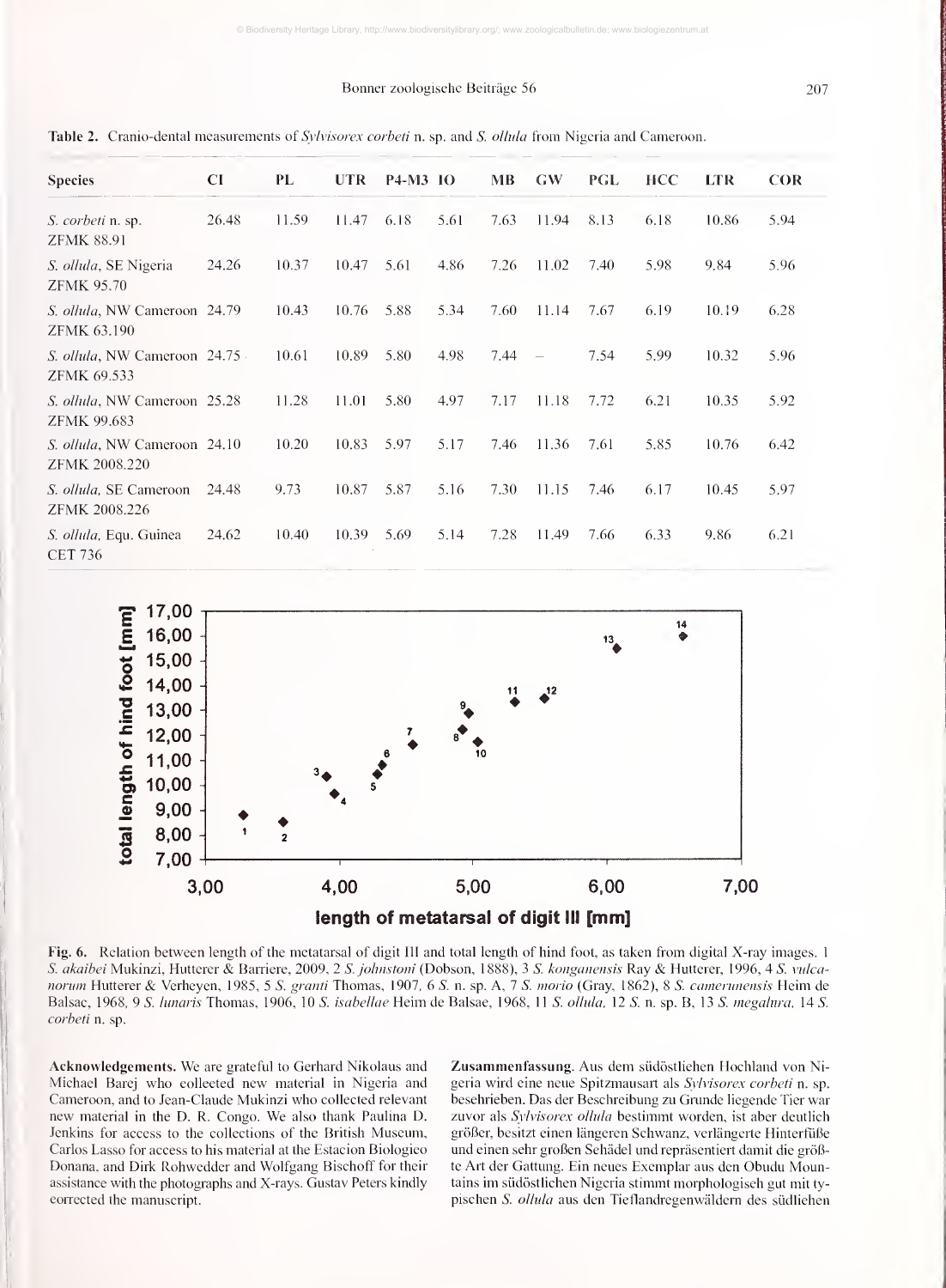208 Rainer HUTTERER & Christian MONTERMANN: A large new species of *Sylvisorex* from Nigeria

Kamerun überein and repräsentiert daher den ersten korrekten Nachweis dieser Art für Nigeria.

#### REFERENCES

- BROSSET, A. (1988): Le peuplement de mammifères insectivores des fórets du Nord-Est du Gabon. Revue d'Ecologie 43: 23 -A6.
- Butler, R & Greenwood, M. (1979): Soricidae (Mammalia) from the Eariy Pleistocene of Olduvai Gorge, Tanzania. Zoological Journal of the Linnean Society 67: 329 -379.
- CORBET, G. B. (1969): The taxonomic status of the Pygmy hippopotamus, Choeropsis liberiensis, from the Niger Delta. Journal of Zoology 158: 387 -394.
- DIETERLEN, F. & HEIM DE BALSAC, H. (1979): Zur Ökologie und Taxonomie der Spitzmäuse (Soricidae) des Kivu-Gebietes. Säugetierkundliche Mitteilungen 27: 241 -287.
- DUBEY, S., SALAMIN, N., RUEDI, M., BARRIERE, P., COLYN, M.  $& VoGEL, P. (2008): Biogeographic origin and radiation of the$ Old World crocidurine shrews (Mammalia: Soricidae) inferred from mitochondrial and nuclear genes. Molecular Phylogenetics and Evolution 48: 953 -963.
- Eisentraut, M. (1973): Die Wirbeltierfauna von Fernando Poo und Westkamenm unter besonderer Bedeutung der pleistozä nen Klimaschwankungen für die heutige Faunenverteilung. Bonner zoologische Monographien 3: 1–428.
- Goodman, S. M. & Hutterer, R. (2004): A report on the shrews (Mammalia: Soricidae) of Monts Doudou, Gabon: Elevational distribution and preliminary insights into their ecology. Memoirs of the California Academy of Sciences 28: 93 -105.
- Goodman, S. M., Hutterer, R. & Ngnegueu, P. R. (2001): A report on the community of shrews (Mammalia: Soricidae) oc curring in the Minkébé Forest, northeastern Gabon. Mammalian Biology  $66: 22 - 34$ .
- Heim de Balsac, H. ( 1959): Nouvelles données sur la fauna so ricidienne du Cameroun. Bonner zoologische Beiträge 26: 94 -99.
- Heim de Balsac, H. (1968): Nouvelles données sur la fauna so ricidienne du Cameroun. Bonner zoologische Beiträge 26: 94-99.
- Heim de Balsac, H. & Lamotte, M. (1957): Evolution et phylogénie des soricidés africains 2. La lignée Sylvisorex-Suncus-Crocidura. Mammalia 21: 15-49.
- HUTTERER, R. (1985): Anatomical adaptations of shrews. Mammal Review 15: 43-55.
- HUTTERER, R. (2005): Order Soricomorpha. In: Wilson, D. E. & Reeder, D. A. (eds.). Mammal species of the world: A taxonomic and geographic reference. Third edition. Johns Hopkins University Press, Baltimore.
- HUTTERER, R., DIETERLEN, F. & NIKOLAUS, G. (1992): Small mammals from forest islands of eastern Nigeria and adjacent Cameroon, with systematical and biogeographical notes. Bonner zoologische Beiträge 43: 393-414.
- HUTTERER,  $R. \&$  HAPPOLD, D. C. D. (1983); The shrews of Nigeria (Mammalia; Soricidae). Bonner zoologische Monographien 18; 1-79.
- HUTTERER, R., RIEGERT, J. & SEDLAČEK, O. (2009): A tiny new species of Sylvisorex (Mammalia: Soricidae) from the Bamen-

da Highlands, Cameroon. Bonner zoologische Beiträge 56; 151-157.

- HUTTERER, R. & SCHLITTER, D.A. (1996): Shrews of Korup National Park, Cameroon, with the description of a new Sylvi sorex (Mammalia: Soricidae). Pp. 57–66, In: Contributions in Mammalogy: A Memorial Volume Honoring Dr. J. Knox Jones, Jr. Museum of Texas Tech University, il + 315 pp.
- Jenkins, P.D. (1984); Description of a new species of Sylvisorex (Insectívora; Soricidae) from Tanzania. Bulletin of the British Museum of Natural History (Zoology) 47; 65-76.
- Kerbis Peterhans, J.C, Hutterer, R., Kaliba, P. & Mazibuko, L. (2008): First record of Myosorex (Mammalia; Soricidae) from Malawi with description as a new species, Myosorex gnoskei. Journal of East African Natural History 97; 19-32.
- Lasso, C, Hutterer, R. & Rial, A. (1996); Records of shrews (Soricidae) from Equatorial Guinea, especially from Monte Alen National Park. Mammalia 60; 69-76.
- Meester, J. (1963); A systematic revision of the shrew genus Crocidura in southern Africa. Transvaal Museum Memoir 13:  $1 - 127$ .
- MuKiNZi, I., Hutterer, R. & Barriere, P. (2009); Anew species of Sylvisorex (Mammalia; Soricidae) from lowland forests north of Kisangani. Democratic Republic of Congo. Mammalia 73; 130-134.
- QuEROuiL, S., Hutterer, R., Barriere, P., Colyn, M., Kerbis PETERHANS, J. C. & VERHEYEN, E. (2001): Phylogeny and evolution of African shrews (Mammalia: Soricidae) inferred from <sup>1</sup> 6s rRNA sequences. Molecular Phylogenetics and Evolution 20; 185-195.
- QuEROuiL, S., Verheyen, E., Dillen, M. & Colyn, M. (2003): Patterns of diversification in two African forest shrews; Sylvi sorex johnstoni and Sylvisorex ollula (Soricidae, Insectivora) in relation to paleoenvironmental changes. Molecular Phylogenetics and Evolution 28; 24-37.
- RAY, J.C. & HUTTERER, R. (1996): Structure of a shrew community in the Central African Republic based on the analysis of carnivore scats, with the description of a new Sylvisorex (Mammalia; Soricidae). Ecotropica 1; 85-97.
- Thomas, M. R. O. ( 1913): On African bats and shrews. Annals and Magazine of Natural History (8) 11; 314 -321.
- Vogel, P. (1974): Note sur le comportement arboricole de Sylvi sorex megalura (Soricidae, Insectivora). Mammalia 38: 171-176.
- Woodman, N. & Morgan, J. J. P. (2005); Skeletal morphology of the forefoot in shrews (Mammalia: Soricidae) of the genus Cryptotis, as revealed by digital X-rays. Journal of Morphology 266; 60-73.

Authors' addresses: Dr. Rainer HUTTERER, Zoologisches Forschungsmuseum Alexander Koenig, Section of Mammals, Adenauerallee 160, D-53113 Bonn, Germany, e-mail: r.hutterer.zfmk@uni-bonn.de; Dipl.Biol. Christian Montermann, Brantestrasse 6, D-56746 Hohenleimbach, Germany.

Received: 15.08.2009 Accepted: 30.08.2009